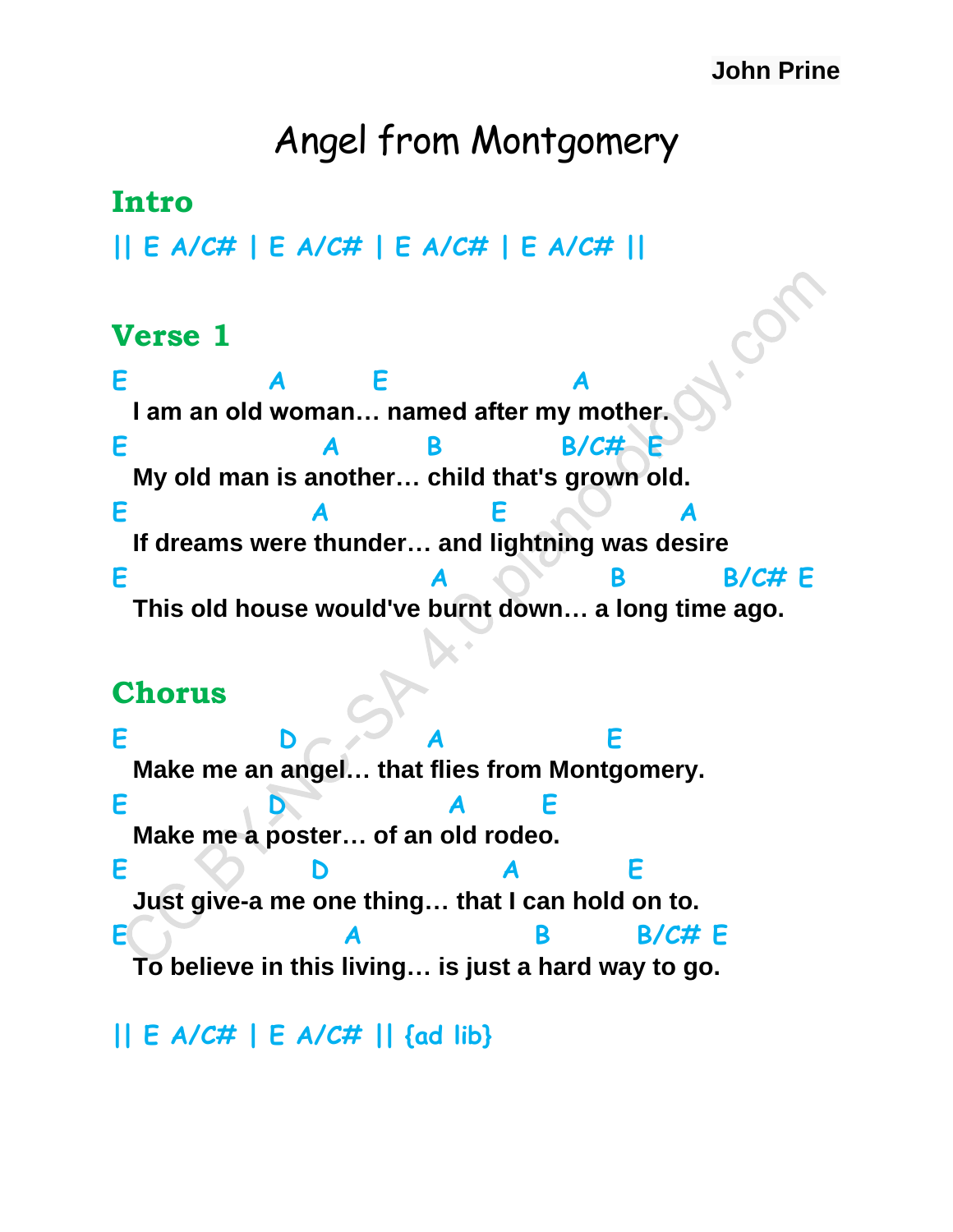#### **Verse 2**

**E A E A When I was a young girl… Well, I had me a cowboy, E** A B B/C# E  **Weren't much to look at… just a free ramblin' man. E A E A But that was a long time… and no matter how I try, E** A B B/C# E  **Those years just flow by… like a broken-down dam.**

#### **Chorus**

**E D A E Make me an angel… that flies from Montgomery. E D A E Make me a poster… of an old rodeo. E D A E Just give-a me one thing… that I can hold on to. E A D A/C# E To believe in this living… is just a hard way to go. || E A/C# | E A/C# || {ad lib}**